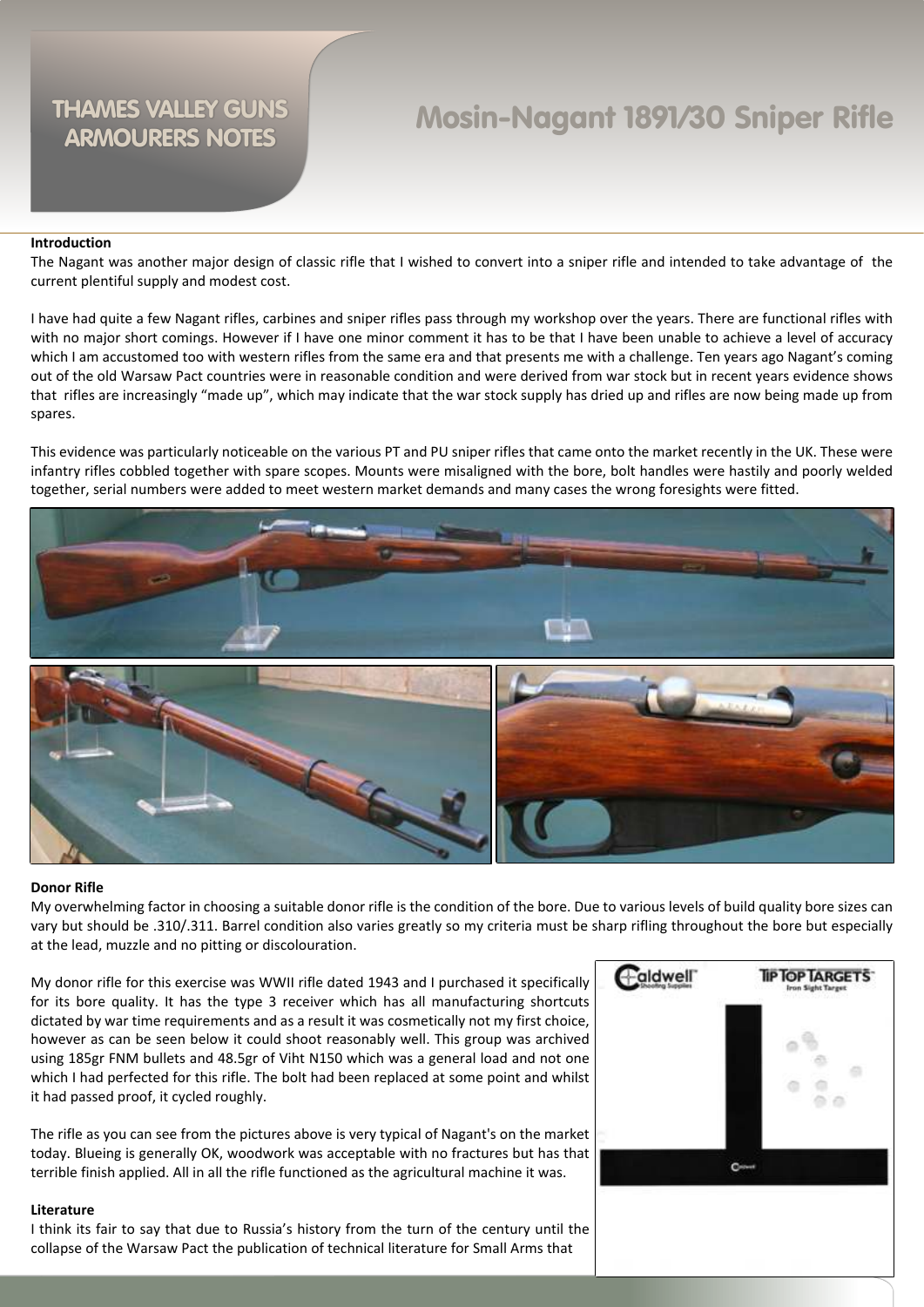## Mosin-Nagant 1891/30 Sniper Rifle

was accessible to the general public was not high on the States list of important things to do, therefore books on the Mosin Nagant rifle and especially the Sniper versions are rather thin on the ground.

The Mosin-Nagant rifle by Terence Lapin is probably the best reference work that I am aware of but the chapter on Sniper rifles only consists of seven pages so therefore is quite limited. As a result of this lack of this technical literature it is my intention to apply my experiences and knowledge of other Sniper rifles from the same period into converting this rifle.

In the 5th edition of Lapins book it gives dimensions for the Sniper rifles bolt handle which is different from the standard model. I may have read the dimensions wrong but in my opinion there is a mis-print or they are wrong as the handle is too long. I will explain further in the bolt handle section.

### **PEM Side mount**

Accu-mounts in the US produce good reproduction mounts and scopes for a range of classic rifles. For the Nagant there are a number of options but I am only interested in those suitable for the PE scope. That narrows your choice to the PE central scope mount which mounts over the receiver or the PEM side mount. I'm a bit of a fan of side mounts, so there was going to be no competition really.

The PEM side mount is a well made affair that consists of two major components, the base and the bracket/rings. When ordering the side mount, together with a replica PE scope, the first thing you will note is there is no fitting or operating instructions. Operating instructions for the scope is probably no great loss as the scope is a fairly simple affair, however fitting instructions for the base are a necessity.

As with any Sniper rifle, fitting the base or rings is not a job for the amateur, they must be precision aligned with the bore. This can only be done properly by setting the barrel/receiver up on the bed and clocking all the components so they are true and aligned with the bore. Rifles currently coming out of the old Warsaw pact countries are made up from spares and have been "slapped" together, buyer beware.

Accu-mount supply the screws and pins for fitting the base, however the pins are too large for the holes and therefore the holes require reaming out. Do not try to force the pins or you will damage the base and or receiver.

As there are no instructions I was reliant on pictures from the Internet to help identifying the correct location of the base. Basically as shown in the picture above, the front of the base aligns where the barrel screws into the receiver and it horizontal position is roughly in line with the receivers scallop. However I say roughly as this depends on the alignment with the bore, which is critical.

Having fitted the base correctly you must remove wood from the stock to allow the receiver and the new base to fit. Allow 0.5 - 1mm clearance between the wood and the base. The base must not touch the stock, failure to allow for this will result in a cracked or fractured stock. Also check after firing the first shot as Nagant stocks are poorly fitted and the action can move.



The picture above right shows the fitted base only, with the bracket fitted more wood has to be removed. Please also bear in mind with the PEM mount that unless you relieve the wood, once the bracket is fitted and the action secured to the stock, you cannot remove the bracket.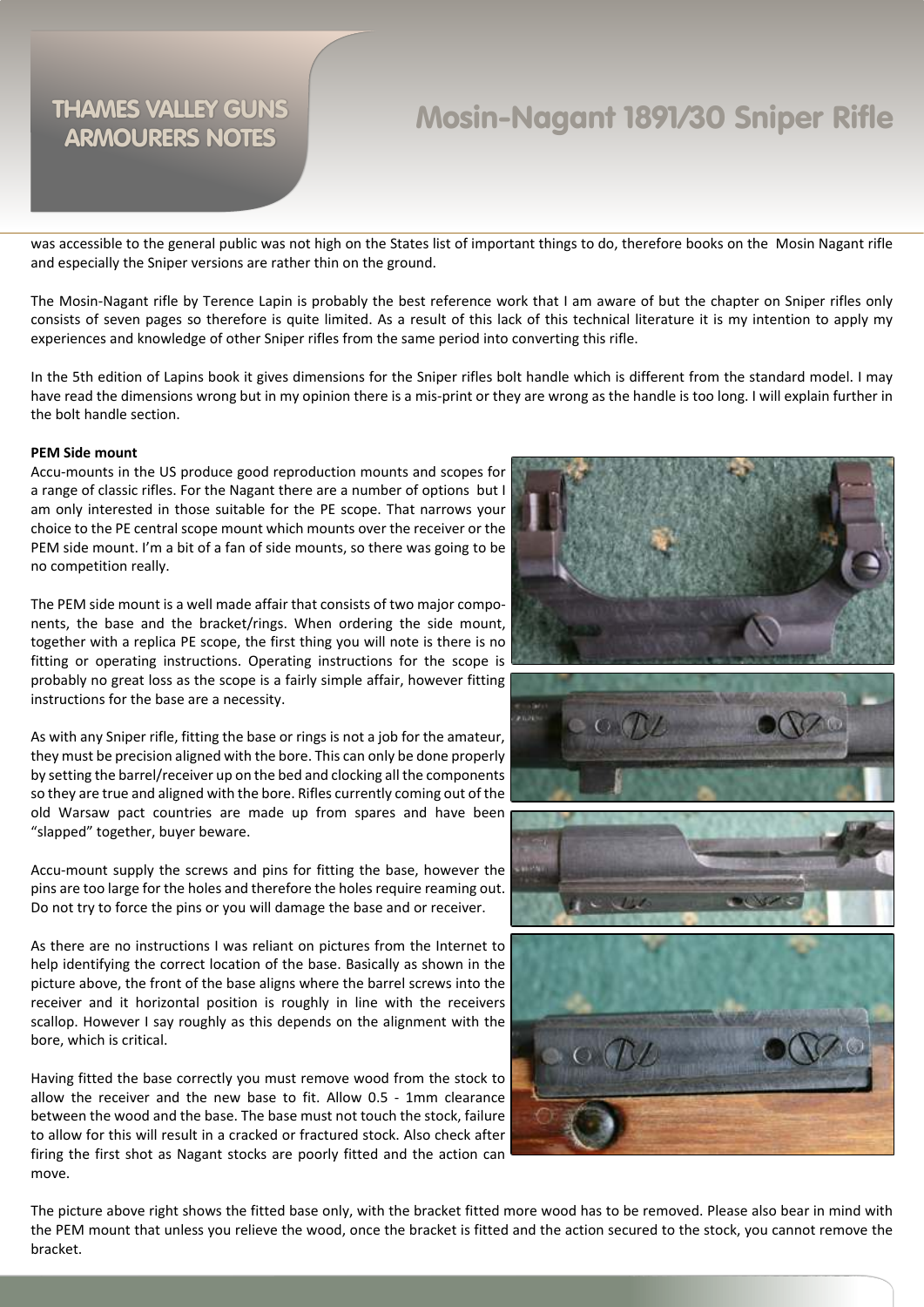## Mosin-Nagant 1891/30 Sniper Rifle

### **PE Scope**

When picking up the PE replica scope for the first time it looks and feels a good solid affair. The tube is manufactured from steel and is well finished, with a good standard of blueing. Overall finish of the scope is good with good clear text on the drums and the focus ring. Whilst the tube is steel, the focus ring, ocular bell housing and the knurled ring on the object lens appears to be aluminium

The scope weighs in at 1lb 5oz plus the PEM mount which weighs a further 15oz, a total of just under 2.5lb. This adds a substantial amount of weight to a relatively light rifle which will add stability and in turn an element of increased accuracy.

Unlike the British No32 and the Russian PU scope altering the drums does not directly alter the reticule, which surprised me somewhat as I expected a replica scope of this era to do so. The reticule is fixed, which brings me a to a minor observation, when looking at the reticule the vertical post appears slightly off centre. I don't foresee this as a problem, just annoying. The reticule itself is clear and is a German No1

The drums detent precisely with a positive click and can be set to zero when the rifle has been zeroed. The focus ring adjusts smoothly but with a suitable amount of resistance to avoid accidental movement. There is no markings on this scope, which is good as there can be no way unscrupulous dealers can pass it off as genuine.







### **Trigger**

The trigger on the original Nagant is basic and agricultural to say the least and is really not suitable for a Sniper rifle, having said that the Nagant Sniper has been used effectively in many wars and against technically advance Armies and still proved itself to be reasonably accurate. As I wanted to make this rifle more accurate than the original, I opted for an aftermarket Timney trigger model. The trigger unit fits very easily using the original pin and screw and a nice touch is the ability for the unit to lock the axis pin in place, however the one

thing I did not like is the amount of wood you have to remove to allow the trigger unit to fit. This concerns me greatly as Nagant stocks are not machined to tight tolerances and therefore there is plenty of room for the action to move in the stock and fracture any weakened area. A potential solution to this is to bed the stock where there is the opportunity for movement but I will explain further on this topic in the stock section.

Timney have also added a safety catch to their trigger, which means removing more wood but in this safety conscious world this may not be a bad thing. Whilst I have my concerns about the woodwork this does not distract from the fact, this is a good unit and well worth considering.

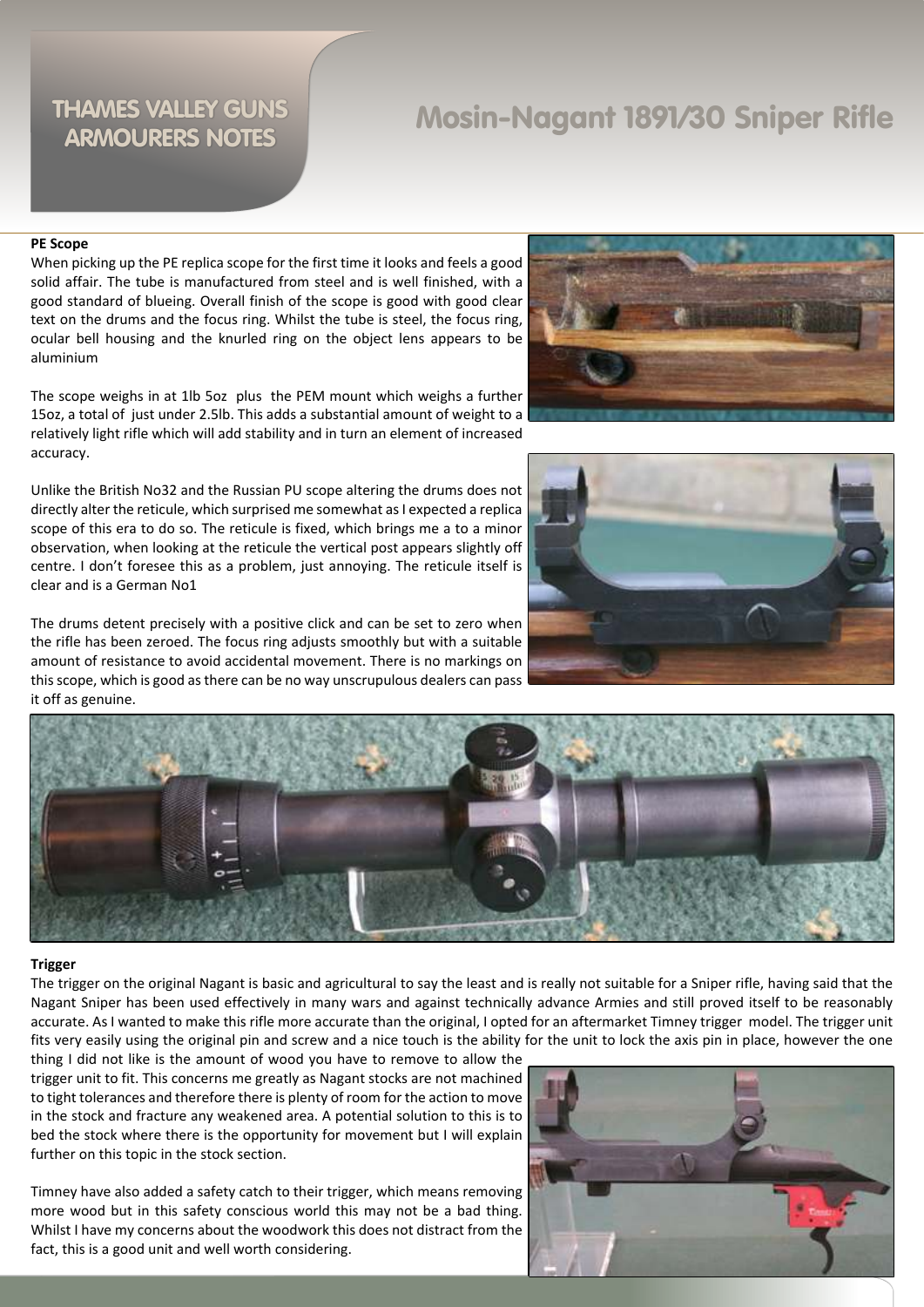## Mosin-Nagant 1891/30 Sniper Rifle

### **Bolt**

Like most Nagant bolts they are fairly rough affairs and the bolt on this rifle was no exception, whilst it functioned, fed, extracted and ejected well enough it felt like it was full of sand. The solution to this problems was to remove the tooling marks and polish. The other major issue is the bolt handle as the standard infantry rifle has a straight bolt.

If you access the Internet you will find there are plenty of people in the US modifying Nagant bolt handles into the Sniper version. However in the UK this is irrelevant as you cant ship a secure item without vast amounts of paperwork and of course this is not viable.



From a technical standpoint I was concerned that replacing the bolt with another modified version would effect headspace and as I did not have any headspace gauges for the 7.62x54R to check, to avoid any complications I opted to modify my own bolt.

If you read T.W.Lapin's The Mosin-Nagant Rifle, 5th edition book he specify's the dimensions for the Nagant sniper bolt handle, however whether I misunderstood it, I am not sure but his dimension of 3.875" from the root to the tip of the ball seems excessively long. You will also be aware that the Russians with the original bolt handle and the Americans with there modern modified version all weld. In the UK this meant pre-preparing all the components, travelling to a suitable welder and then wait while he welds the handle, shaft and ball as this is a secure part. To avoid all this extra effort I machined off the ball, machined off the shaft, drilled and tapped the bolt and ball and then manufactured a new shaft from silver steel, with the finished bolt as shown above. My personal opinion was that it was very good but then I am probably biased.

#### **Stock**

Probably the most effective way to improve the accuracy of the Nagant is to sort out the stock. In a previous paragraph we showed how you have to relieve the wood to fit the PEM base and mount. If this paragraph I will discuss work required for the trigger and to improve accuracy.

Utilising the Timney trigger requires removing a considerable amount of wood for it to fit. As you can see from the right hand picture, very little wood is left between the magazine and the trigger well, also the rear of the Timney trigger breaks into the hole for there rear main screw. This gives me cause for concern that I may have weakened the stock, which in turn will cause it to fracture catastrophically, ultimately only shooting the rifle will tell but there is one saving grace that I hope will avoid this dilemma. The magazine housing and the trigger guard is one complete and solid unit and this adds considerable strength to the stock.

Nagant stocks are notoriously poorly fitted as can be seen on the right, therefore I intend to bed the action to minimise any movement and therefore add strength to the stock. You may also note from the right hand picture the tooling marks and the poor surface finish that is typically of WWII rifles.

Bedding the action will resist movement and will therefore also improve accuracy but to improve matters further I will also bed the chamber area of the barrel and remove any wood that might be touching the barrel between the bedded chamber area and the fore end of the stock.



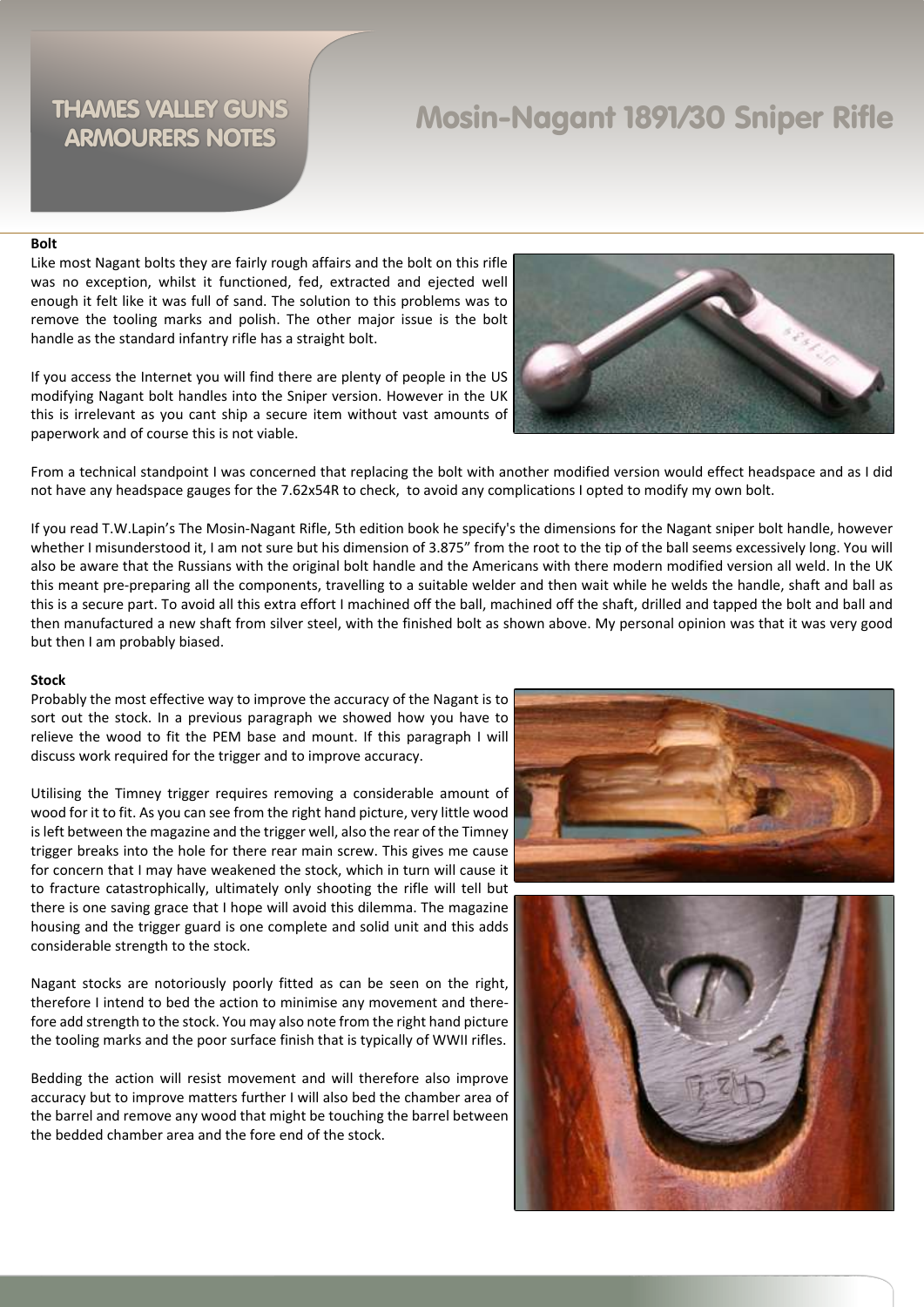## Mosin-Nagant 1891/30 Sniper Rifle

#### **Bolt Assembly**

Cycling the bolt assembly on the Nagant is a rather rough affair and if you look closely at the bolt and where its cycles in the receiver there is usually a considerable number of tooling marks and with my 1943 Nagant is no exception. At the time of manufacture I think the workers favourite tool must have been an angle grinder when it came to finishing off my rifle.

To improve matters somewhat I stripped the bolt and polished all the components where there was a metal to metal contact and the end result can be seen in the picture on the right.

#### **Field Trials**

The first field trials took place on the 7th April 2012. The purpose of the trial was to ensure the rifled functioned 100% but to also specifically tests the following:

- 1. Stability of the replica scope
- 2. Scope rings and base
- 3. Bolt handle
- 4. Bedding
- 5. Aftermarket trigger
- 6. Overall handling and functionality

The scope, rings and based functioned well with no obvious faults. I fired 50 rounds and nothing shook itself loose and there was no movement between the stock and the action. Therefore there was no metal to wood contact and the risk of any fractured wood was minimal. I also checked the bedding, because depending on the wood types and especially with laminates if the action if not correctly relieved it can fracture the stock. However the course oily grain of the Nagant wood appears to be very robust and not prone to fracturing.

This leads me nicely onto the trigger. The trigger itself is good, of a quality one would expect from Timney, however you have to remove a substantial amount wood to allow the Timney trigger to fit and this caused my concern in that, it may weaken the stock. However to date my concerns to not seem to be bearing fruit - thankfully. The bolt handle required loctiting but otherwise it functioned flawlessly all through the trial.

One problem that I identified was light strikes, initially I put this down to the poor quality of the PPU brass as the primer pockets are too deep and when seating primers it is easy to over seat them. On my second field trial this problem with the primers was eliminated but the light strike problem persisted. I increase the firing pin protrusion but still the problem remained. I have ordered a replacement Wolff main spring which is the next obvious solution.

With the exception of the light strikes the second field trial was successful and therefore the only remaining test was to ascertain the rifles accuracy.





The accuracy test was an exact repeat of the first test with the same ammunition and using the same procedure. The group as can be seen on the right had been reduced to 2" from the initial 5" group at 100yrds. Whilst this may seem a vast improvement it must be tempered somewhat by the fact we are now shooting with a scope and a precision trigger.